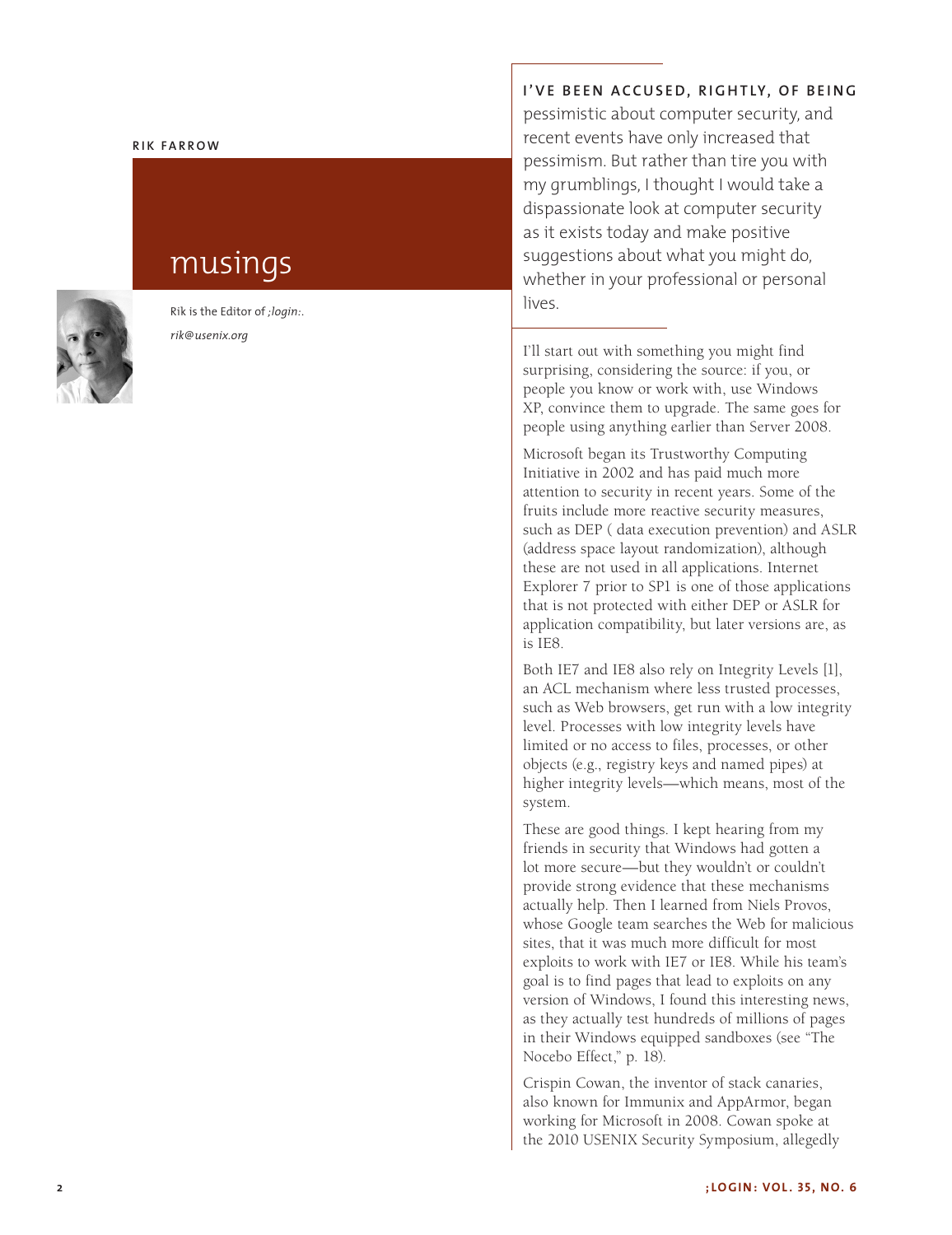about the security features of Windows 7 but actually about how Microsoft had sometimes been the first vendor to include new security features. I have it on good authority [2] that such talk is security theater, but you can watch the video of his presentation and decide for yourself [3]. You can also read the summaries of his talk and that of Roger Johnston, the person who describes Cowan's talk as security theater, in this issue.

One point Cowan made that really struck me was this: in 2010, the number of applications that needed administrative privileges to run had been reduced from 900,000 to just 180,000 (49 minutes into the video). I was dumbstruck.

I always knew there were lots of Windows applications, but that there are nearly two hundred thousand that need to run as root just astounded me. Cowan works as a senior project manager on User Access Control, what he called "the moral equivalent of sudo." So running these apps requires sudo to the admin group. You might not need to run any of these apps, but now you know what UAC is doing for you, or allowing these apps to do to your system.

## **Dark Side**

So Windows has its dark side. We've always known that. The need for running apps with privileges has to do with the history of Windows NT, which Cowan also covered earlier in his talk. In 1995, NT had no applications, so by adding the Windows 32-bit API libraries to NT, there were suddenly many thousands of applications. Unfortunately, there were also many, many millions of lines of old code, not written with security in mind.

We still have patch Tuesday, as well as security excitement for all operating systems. None of this will be going away, as the number of programmers capable of writing mostly secure programs is extremely limited. At a past security symposium, a speaker suggested during a WiP that there were only two such programmers, Wietse Venema and Daniel Bernstein. I think this is an exaggeration, leaving out other outstanding programmers. But the point is that most programmers are not particularly good, and certainly not good at security.

At the same time, people are encouraged to write programs. Microsoft's very success is tied to its vast number of applications. But so is Microsoft's greatest weakness: maintaining backward compatibility so that it doesn't lose this asset. This is a problem for all systems today, as adding software say, a cool PHP-powered Web site—to a server is easy. None of this is news.

Is Windows 7 safe to use? It is safer, but not safe. For example, the ZeuS botnet has been in the news as I write [4], and this criminal tool includes exploits for Vista and 7 [5].

Being safe on the Web today is still difficult. I suggest booting Linux (or a BSD) from a CD or write-protected USB stick and using this for your mustbe-secure browsing, such as banking. Next best is to avoid the most popular platforms, such as Windows and Mac, and stick with something obscure like FreeBSD (if you can get the financial site to work with Firefox). Note that malware is starting to appear on smartphones, so banking online using your handheld device may not be safe either. Am I paranoid? Yes, I am paranoid, especially when I recently learned that a security friend lost \$35,000 from his bank account.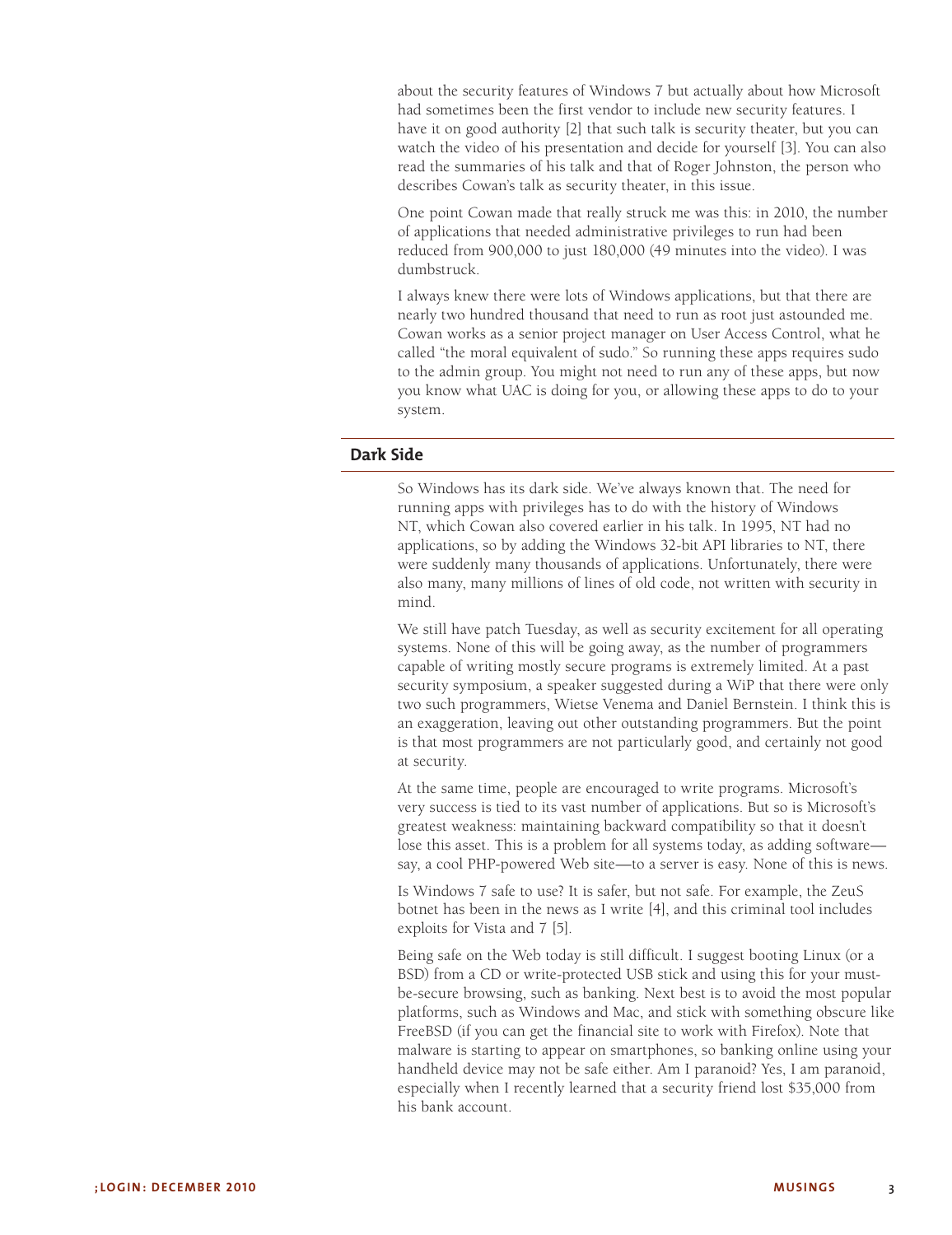If you are running a server, consider using tools such as SELinux to sandbox the server's applications. While type-enforcement mechanisms will not protect a server from bugs within itself, such as SQL injection, it will prevent exploits from escaping the application in most instances. Then again, Linux kernel exploits may be designed to bypass, or even abuse, SELinux in the exploit [6].

### **A Better Sandbox**

Robert Watson, a key contributor to the FreeBSD kernel and, by association, to Mac OS X, has created a different way of sandboxing applications. Working with a colleague at the University of Cambridge and two people at Google, Watson developed Capsicum, a capability-based sandbox.

I found a couple of things interesting about Capsicum. First, it attempts to make life simpler for the programmer. Its basic principle involves severely limiting access to the operating system's namespace: files, IPC, shared memory, and even network access. The capabilities used in Capsicum are, for example, open files. Once an application enables Capsicum, only already open files, or files within an already open directory, can be accessed. Capsicum can also work in programs that split privilege levels, such as OpenSSH sshd. The privileged part of a Capsicum-enabled program maintains access to the system namespace and can share capabilities, such as open files or network connections, with the constrained fork of the program.

Capsicum also places the security policy for an application within the application itself. Using SELinux or Microsoft's Integrity Levels and ACLs means that a large portion of an application's security policy exists in system configuration—for example, in Type Enforcement and File Context rules in SELinux. With Capsicum, upgrading a program's security policy is done by upgrading the program, without needing to change system security policy.

#### **The Lineup**

Robert Watson, Jon Anderson, Ben Laurie, and Kris Kennaway start off this issue by explaining Capsicum in more detail. Their article compares Capsicum with other forms of sandboxing, as used in Chromium, as well as providing an example of securing tcpdump by dropping privileges after they are no longer needed.

Next up, Moheeb Rajab, working with a team of Google security engineers, updates us on a trend in malware. I've asked Niels Provos to write about his team's activities in the past, and this time Rajab explains that their data clearly shows an increase in the amount of exploits designed to trick people into installing fake antiviral software. I know people who have been fooled by this; I convinced one of them to install Linux instead of reinstalling Windows and buying AV.

Dan Geer, who as Invited Talks co-chair at USENIX Security help to serve up an excellent list of speakers, reprises his own invited talk. Geer ponders the problem created by standards, especially when the protocols they describe are so complex that everyone ports the reference implementation. The result is a form of monoculture, where most, or even all, systems include the same bugs. We have seen this most recently in TLS renegotiation, a protocol that appears in embedded systems as a security feature.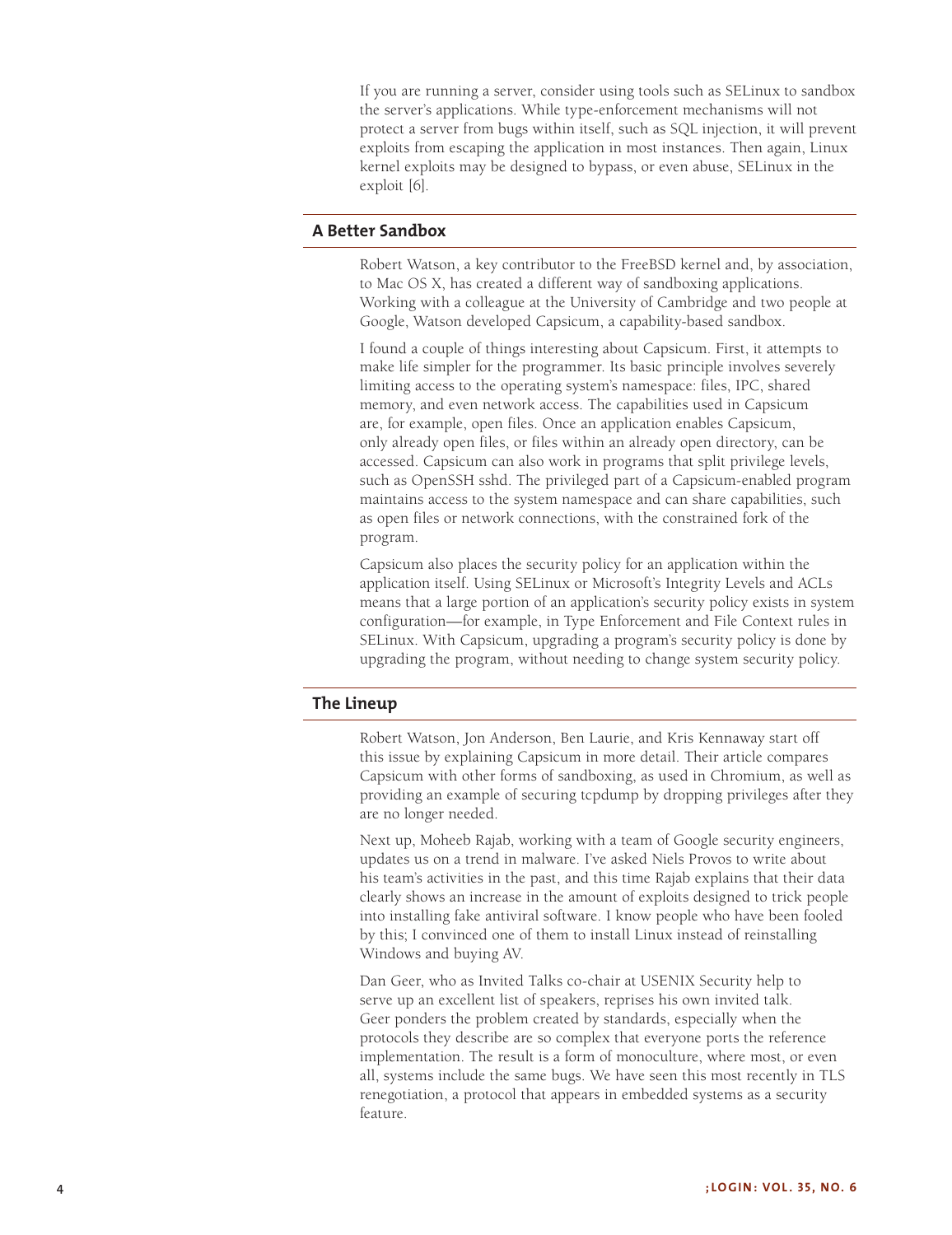I saved the hardware security article for last, as some may find it a deep dive. Matthew Hicks and co-authors write about their design for working around hardware that includes suspicious circuits. In an earlier paper [7], King et al. showed how they could add circuits to a SPARC CPU that provided a foothold in a system that could easily lead to complete compromise. In this article, Hicks et al. explain how to detect potentially malicious circuits and provide workarounds in software, allowing a system found to include malicious circuits to be patched in the field. I do recommend that you read this article if you wish to learn more about the problem of hardware that may include malicious designs, and a possible solution.

David Blank-Edelman takes us on a utilitarian journey of modules that provide, well, utilities. How practical, and useful as ever.

Peter Galvin begins to explore alternatives to Solaris in the first of a twopart column. In this issue, Galvin compares and contrasts what he considers the most likely contenders to Solaris in enterprise-level computing: Linux and AIX. Yes, I wrote AIX, and don't write off this unusual UNIX variant without a closer look.

Dave Josephsen explores Ganglia, a tool for monitoring clusters of systems. Josephsen obviously likes Ganglia (enough), partially for the ease of configuring clients and for its lightweight footprint.

Robert Ferrell ponders the intent of a hardware manufacturer who is selling CPUs with key features disabled—but will enable them if you are willing to pay a ransom.

Elizabeth Zwicky gets into the Christmas spirit, including reviews of two cooking books and a LEGO book, as well as two technical books. I had also read *Cooking for Geeks* and would have called it *Cooking for Hackers*, as it is full of the type of details I wanted to find out years ago. I also wrote a review on a book you may consider buying as a gift for someone, *Your Money: The Missing Manual*. Sam Stover reviewed our only security book this time, *Inside Cyber Warfare*, and it sounds like an interesting and quick read.

We have reports on the 2010 USENIX Security Symposium, as well as reports for three of the seven workshops that were co-located with Security. We also have a summary of NSPW, an interesting security workshop with very limited attendance.

I am not really worried about depressing you when it comes to news about security. If you aren't depressed, something is wrong with you, or you just haven't been paying attention.

Stuxnet, a bit of very competently designed malware aimed specifically at Siemens S7 control systems used in Iran, has been in the news as I muse [8]. Stuxnet, spread via USB sticks, includes *four* Windows zero-day exploits and two signed device drivers, using keys stolen from two companies in Taiwan. The malware is carefully written, so that it never crashes the systems it infects, never communicates with its creators, and only causes havoc when it detects it is running on the S7 systems installed in very specific applications.

In other words, Stuxnet appears to be the first shot in a "cyber war"—a term I hate, but I don't know what else fits. And now that the cat is out of the bag, I expect we will begin to see copycat attacks take down other SCADAcontrolled systems, with the developed world, particularly the United States, being particularly vulnerable.

When computer systems were first used, they were terribly expensive and carefully isolated systems. As this changed in the 1980s, people were just